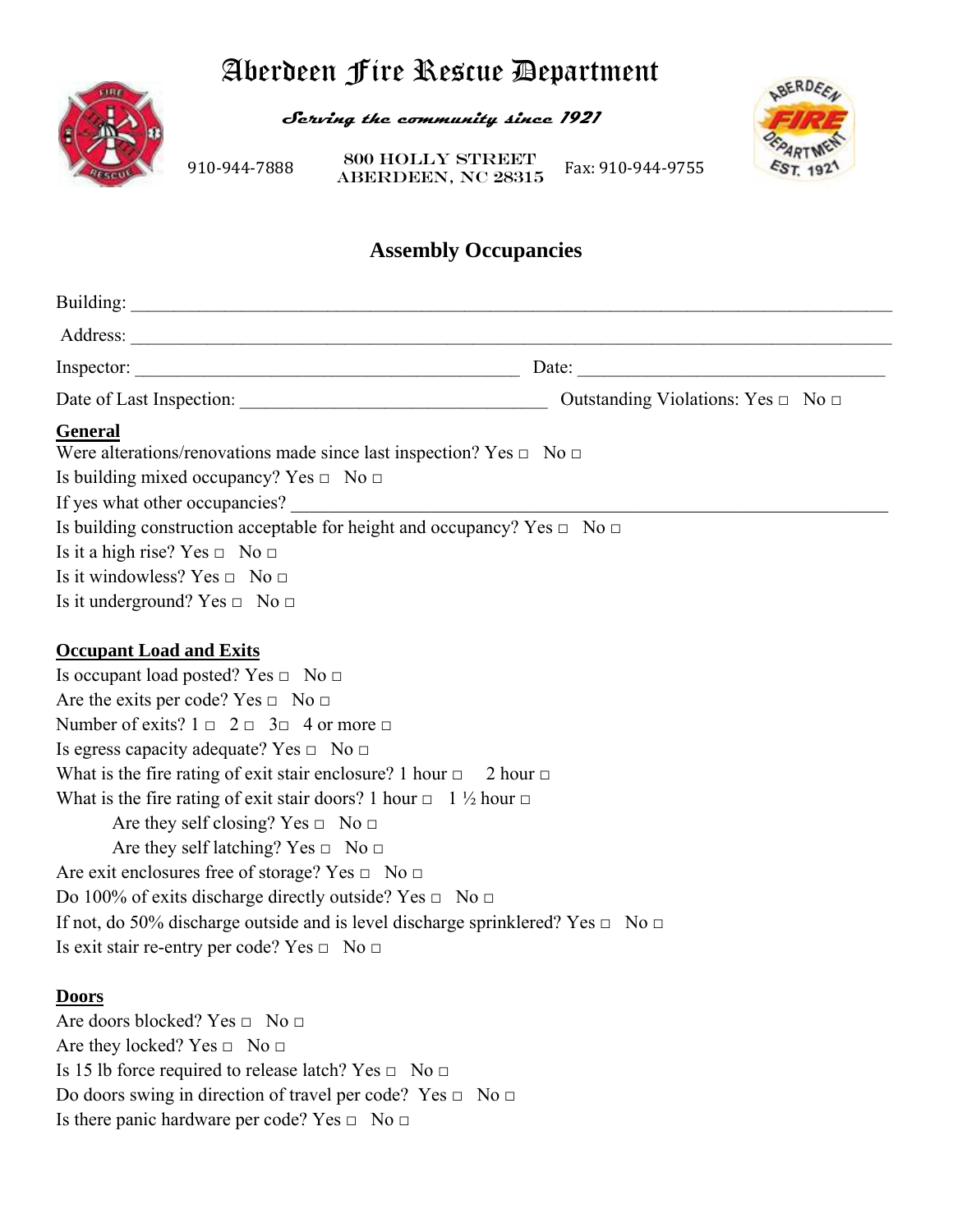#### **Special Protection**

Are chutes in good working order: Trash chutes? Yes  $\Box$  No  $\Box$  N/A  $\Box$ Laundry chutes? Yes  $\Box$  No  $\Box$  N/A  $\Box$ Is projection room properly protected? Yes  $\Box$  No  $\Box$  N/A  $\Box$ Is any equipment subject to rupture under or adjacent to exit stairs? Yes  $\Box$  No  $\Box$  N/A  $\Box$ Are stages per code? Yes  $\Box$  No  $\Box$  N/A  $\Box$ Are platforms per code? Yes  $\Box$  No  $\Box$  N/A  $\Box$ Are exhibits per code? Yes  $\Box$  No  $\Box$  N/A  $\Box$ Are special amusement buildings per code? Yes  $\Box$  No  $\Box$  N/A  $\Box$ Are open flames controlled per code? Yes  $\Box$  No  $\Box$  N/A  $\Box$ Are pyrotechnics controlled per code? Yes  $\Box$  No  $\Box$  N/A  $\Box$ 

#### **Mezzanines**

Is  $1/3$  of the mezzanine area open? Yes  $\Box$  No  $\Box$ Is the common path of travel on mezzanine per code? Yes  $\Box$  No  $\Box$ If mezzanine is enclosed, is there a second exit from the mezzanine? Yes  $\Box$  No  $\Box$ 

#### **Operating Features**

Are there crowd managers if  $> 1000$  occupants? Yes  $\Box$  No  $\Box$ Are drills conducted? Yes  $\Box$  No  $\Box$ Are employees instructed in fire extinguisher use? Yes  $\Box$  No  $\Box$ Is announcement of exit locations made before each performance? Yes  $\Box$  No  $\Box$ Is any clothing stored in corridors? Yes  $\Box$  No  $\Box$ 

# **Detection and Alarm**

Is there a manual alarm system? Yes  $\Box$  No  $\Box$ Is there a fire detection system? Yes  $\Box$  No  $\Box$ Smoke detectors? Yes  $\Box$  No  $\Box$ Heat detectors? Yes  $\Box$  No  $\Box$ Where: Are there audible alarms? Yes  $\Box$  No  $\Box$ Are there visual alarms? Yes  $\Box$  No  $\Box$ Is there automatic fire department notification? Yes  $\Box$  No  $\Box$ 

#### **Extinguishment**

Are there sprinklers throughout? Yes  $\Box$  No  $\Box$ Partial sprinklers? Yes  $\Box$  No  $\Box$ Where: Is there a water flow alarm? Yes  $\Box$  No  $\Box$ Are valves supervised? Yes  $\Box$  No  $\Box$ Electrical  $\Box$  Locks  $\Box$  Seal  $\Box$